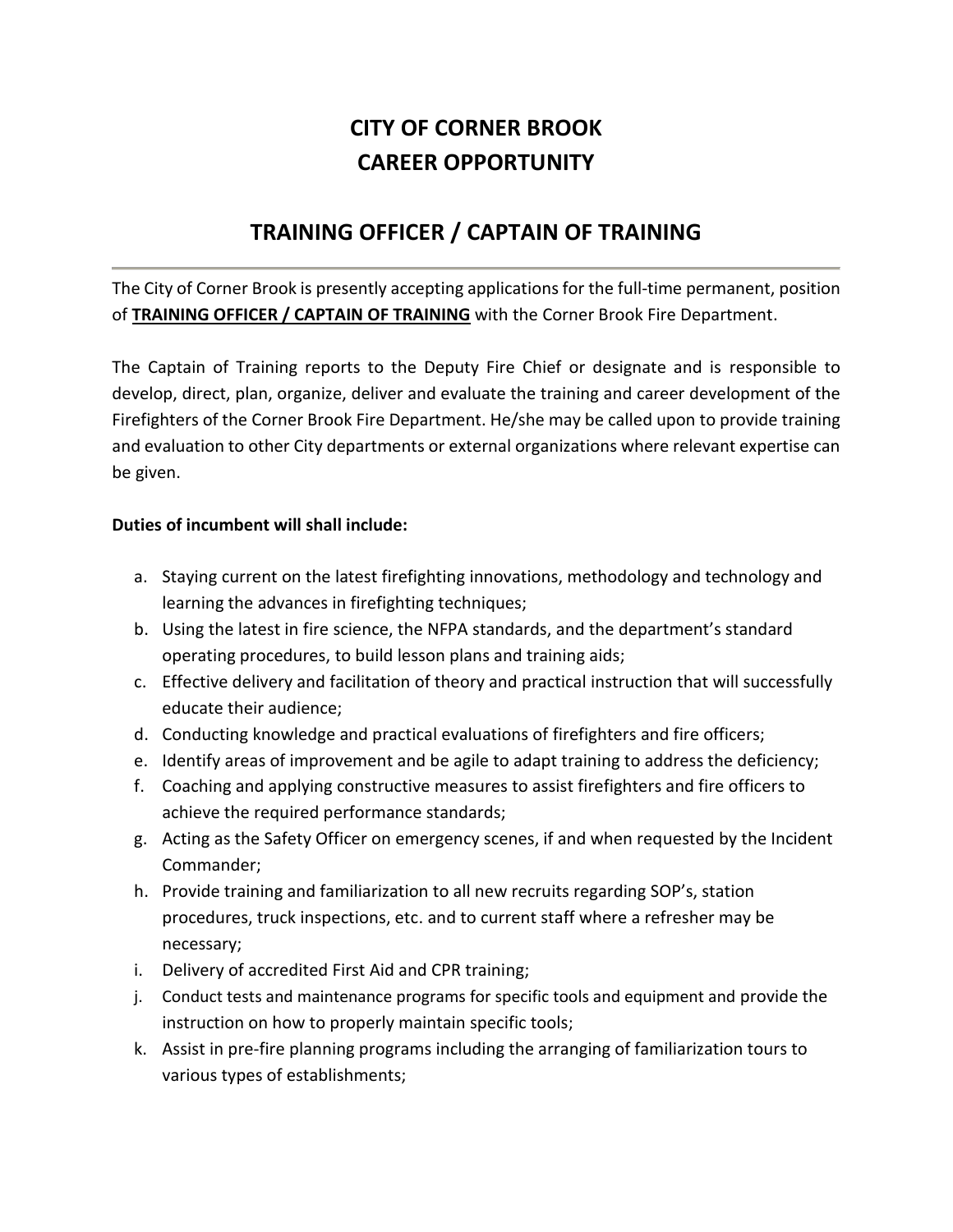- l. Providing training materials and instructions to platoon Lieutenants so to assist with training of their platoon members;
- m. Preparing firefighters for classification increases evaluation and officer candidate evaluations;
- n. Monitor the overall physical fitness of all personnel and make recommendations for fitness training;
- o. Maintaining of digitalized training records in the fire department's record keeping software application/s;
- p. Deliver an Annual Training Plan and a monthly Training Progress Report to the Deputy Chief and the Director;
- q. Undergoing of training in specific advance techniques if and when directed to do so by the Deputy Chief or his/her designate;
- r. Liaise with various external training providers regarding services available/price quotes/training schedules, etc. so to ensure all training is provided in the most effective and efficient manner possible;
- s. Use the fire training ground to provide practical fire rescue training;
- t. Consulting and working with the Fire Services Division of the NL Department of Justice & Public Safety to establish training programs that will lead to NFPA certifications for all firefighters.
- u. And all other duties as assigned by Deputy Chief or his/her designate.

## **Candidates must have the following qualifications:**

- a. Graduation from high school and a recognized post-secondary institution with specialization or emphasis in the field of Adult Education. An equivalent combination of training, education, and experience may be considered;
- b. Minimum of 5 years of practical and progressive experience as a firefighter, preferably holding the rank of Lieutenant or higher;
- c. A certificate of successful completion of Firefighting Instructor NFPA 1041 or successfully complete firefighting NFPA 1041 training/instructor training within 120 days of assuming the position;
- d. Have completed structure programs in Fire Safety Officer and Incident Command in accordance with NFPA and ICS;
- e. A valid First Aid and CPR Instruction Certification and able to deliver accredited First Aid and CPR training to our firefighters and other City staff;
- f. A valid driver's license for the Province of Newfoundland with appropriate classification, with air brake endorsement, for all emergency response vehicles operated by the Corner Brook Fire Department;